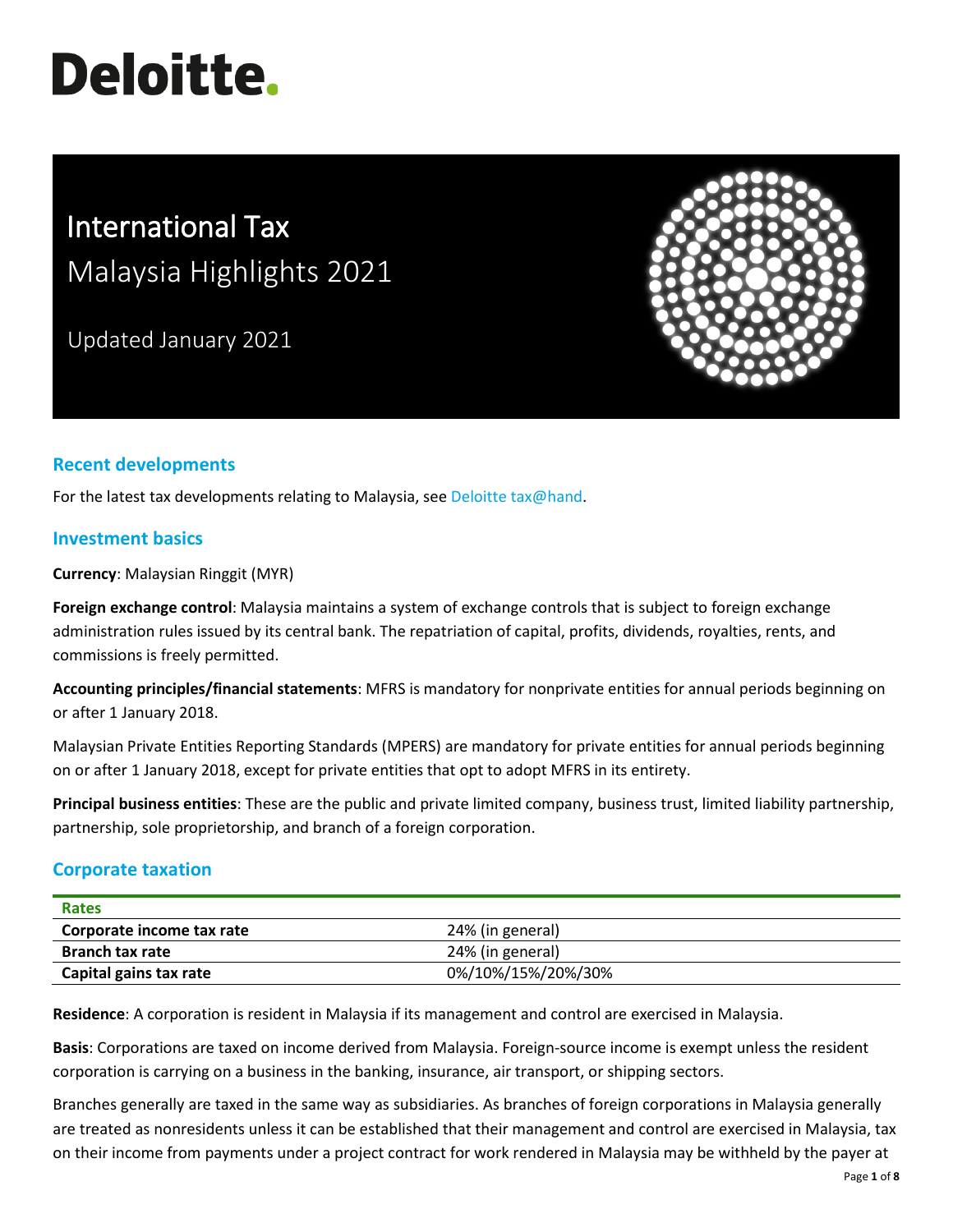a rate of 10% (on account of the tax payable by the nonresident contractor) plus 3% (on account of the tax payable by the nonresident contractor's employees), which is creditable against the income tax payable. Nonresidents also generally are not eligible for investment incentives and exemptions.

**Taxable income**: Taxable income comprises all earnings derived from Malaysia, including gains or profits from a business, dividends, interest, rents, royalties, premiums, or other earnings.

**Rate**: The standard corporate tax rate is 24%, while the rate for resident small and medium-sized companies (i.e., companies incorporated in Malaysia with paid-up capital of MYR 2.5 million or less, that are not part of a group containing a company exceeding this capitalization threshold, and that have gross income from business sources of no more than MYR 50 million for the year of assessment (YA)) is 17% on the first MYR 600,000, with the balance being taxed at the 24% rate.

**Surtax**: There is no surtax.

**Alternative minimum tax**: A Labuan company carrying on a Labuan business activity that is a Labuan trading activity is taxed at 3% of the audited accounting profit, provided it fulfills the substance requirements specified in the relevant legislation. Otherwise, the standard corporate tax rate of 24% will apply.

**Taxation of dividends**: All corporations in Malaysia are required to adopt the single-tier system (STS). Dividends paid by companies under the STS are not taxable.

**Capital gains**: Capital gains are not taxed in Malaysia, except for gains derived from the disposal of real property or on the sale of shares in a real property company. For a company incorporated in Malaysia, the rate is 30% for such disposals of property made within three years after the date of acquisition. The rates are 20% and 15% for disposals in the fourth and fifth years after acquisition, respectively, and 10% for disposals in the sixth year after acquisition and thereafter. For a company incorporated outside Malaysia, the rate is 30% for disposals made within five years and 10% for disposals in the sixth year and thereafter.

**Losses**: Losses may be carried forward for seven consecutive YAs (except where there is a substantial change in corporate ownership of a dormant company). The carryback of losses is not permitted.

**Foreign tax relief**: Foreign tax paid may be credited against Malaysian tax on the same profits (limited to 50% of foreign tax in the absence of a tax treaty), but the credit is limited to the amount of Malaysian tax payable on the foreign income.

**Participation exemption**: There is no participation exemption, but foreign-source income is not taxable and domestic dividends are tax-exempt.

**Holding company regime**: An investment holding company (IHC) is a company whose activities consist mainly of the holding of investments and that derives no less than 80% of its gross income (other than gross income from a source consisting of a business of holding of an investment) from such investments. Generally, only expenses falling within the definition of "permitted expenses" in the tax legislation qualify for a tax deduction in respect of an IHC.

**Incentives**: A wide range of incentives are available for certain industries, such as manufacturing, hotels, healthcare services, information technology services, biotechnology, Islamic finance, venture capital, tourism, energy conservation, and environmental protection. Incentives include tax holidays of up to 10 years (pioneer status); investment tax allowances (i.e., a 60% to 100% allowance on capital investments made up to 10 years); accelerated capital allowances; double deductions; and reinvestment allowances (i.e., a 60% allowance on capital investments made in connection with qualifying projects). A new incentive has been introduced in the form of accelerated capital allowances and automation equipment allowances, to encourage the transformation to "Industry 4.0," which involves the adoption of technology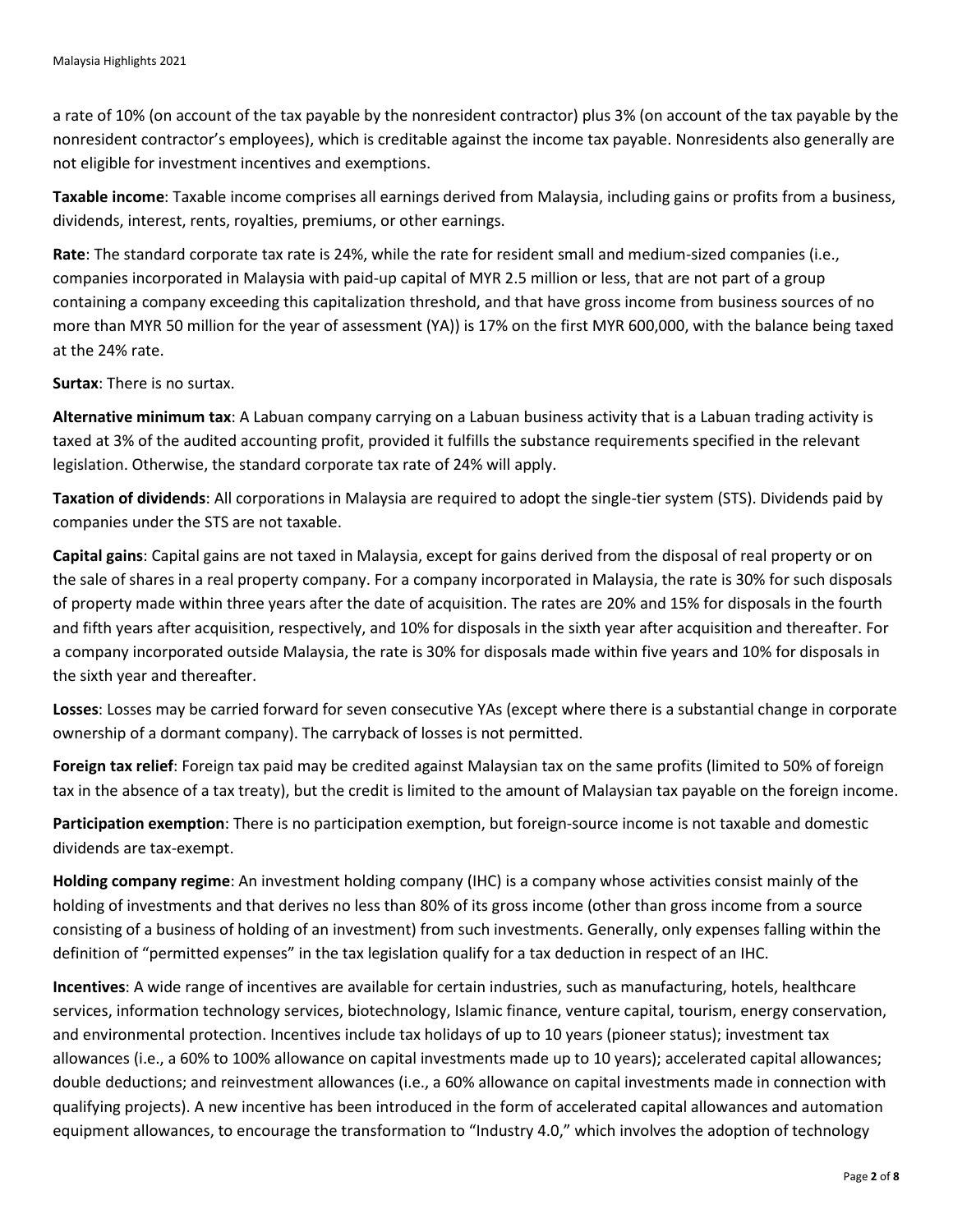drivers such as "big data" analytics, autonomous robots, industrial internet of things, etc., by the manufacturing sector and its related services.

#### **Compliance for corporations**

**Tax year**: The tax year is the fiscal year (generally the accounting year).

**Consolidated returns**: Consolidation is not permitted; each company is required to file a separate tax return. However, subject to certain conditions, 70% of a company's adjusted loss may be used to offset profits of a related entity. The losses that may be surrendered generally are limited to those that relate to the first three YAs following a company's first 12-month fiscal year of operations.

**Filing and payment**: Malaysia operates a self-assessment regime. Advance corporate tax (estimated tax) is payable in 12 monthly installments. A tax return must be filed within seven months of the company's year end.

**Penalties**: Penalties apply for failure to comply with the tax law.

**Rulings**: Taxpayers may request an advance ruling on the tax treatment of a specific transaction. Public rulings also are issued by the authorities from time to time.

### **Individual taxation**

| <b>Rates</b>                  |                                       |                   |
|-------------------------------|---------------------------------------|-------------------|
| Individual income tax rate    | Taxable income (of residents, in MYR) | Rate              |
|                               | First 5,000                           | 0%                |
|                               | Next 15,000 (5,001-20,000)            | 1%                |
|                               | Next 15,000 (20,001-35,000)           | 3%                |
|                               | Next 15,000 (35,001-50,000)           | 8%                |
|                               | Next 20,000 (50,001-70,000)           | 13%               |
|                               | Next 30,000 (70,001-100,000)          | 21%               |
|                               | Next 150,000 (100,001-250,000)        | 24%               |
|                               | Next 150,000 (250,001-400,000)        | 24.5%             |
|                               | Next 200,000 (400,001-600,000)        | 25%               |
|                               | Next 400,000 (600,001-1 million)      | 26%               |
|                               | Next 1,000,000 (1,000,001-2 million)  | 28%               |
|                               | Over 2 million                        | 30%               |
| Capital gains tax rate (for   |                                       | 0%/5%/15%/20%/30% |
| citizens/permanent residents) |                                       |                   |

**Residence**: Individuals are considered tax residents if they are present in Malaysia for 182 days or more in a calendar year. Alternatively, residence may be established by physical presence in Malaysia for a mere day if it can be linked to a period of residence of at least 182 consecutive days in an adjoining year.

**Basis**: Individuals are taxed on income derived from Malaysia. Foreign-source income is exempt in Malaysia.

**Taxable income**: Taxable income comprises all earnings derived from Malaysia, including gains or profits from a business, employment, dividends, interest, rents, royalties, premiums, or other earnings. Employment income includes most employment benefits, whether in cash or in kind.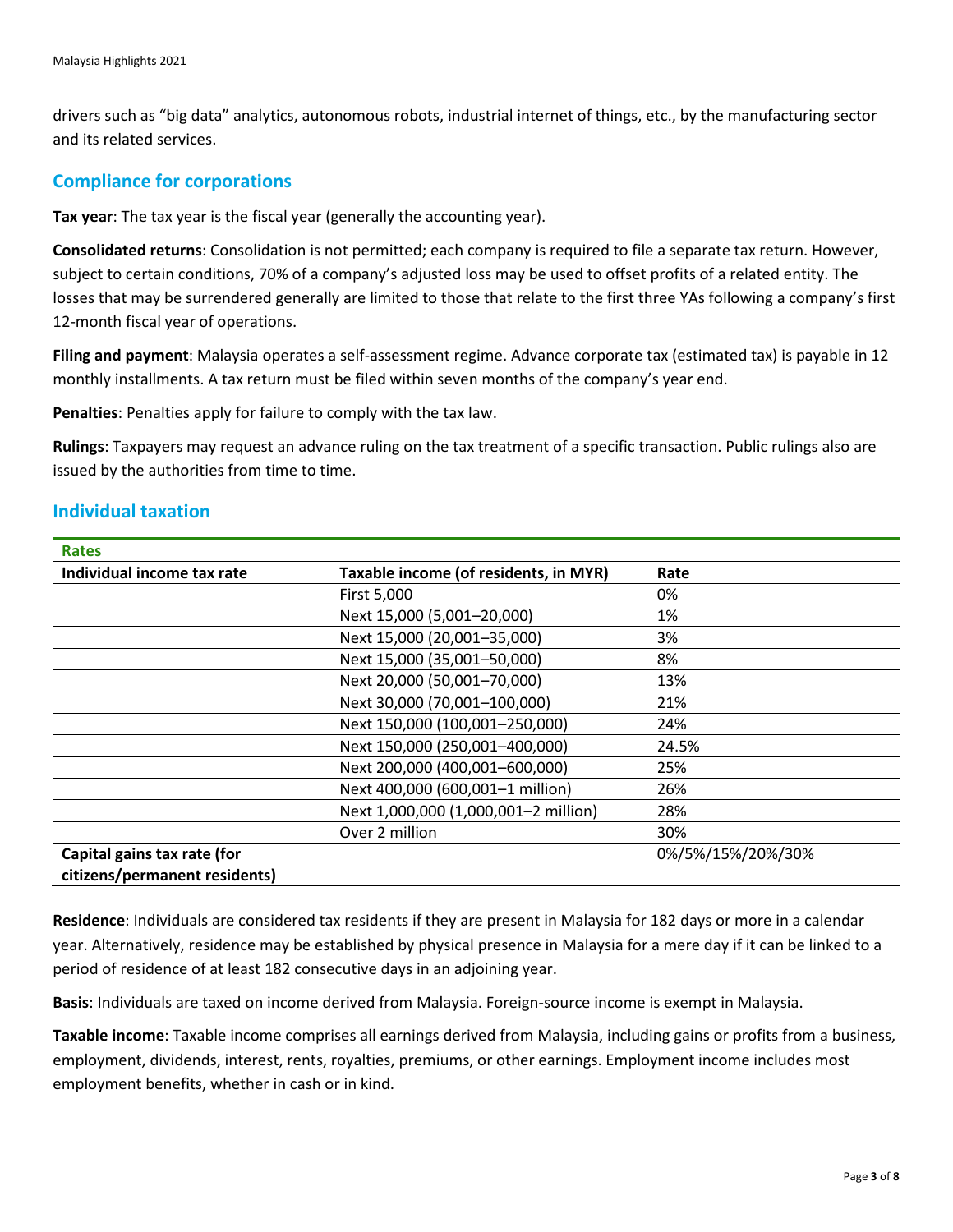**Rates**: Income tax is imposed at progressive rates up to 30% for resident individuals. Individuals who do not meet the residence requirements are taxed at a flat rate of 30%.

**Capital gains**: Capital gains are not taxed in Malaysia, except for gains derived from the disposal of real property or on the sale of shares in a real property company. The rate is 30% for such disposals of property made within three years after the date of acquisition. The rates are 20% and 15% for disposals in the fourth and fifth years after acquisition, respectively, and a 5% rate applies for disposals after five years. For disposals by an individual who is not a citizen and not a permanent resident, the rates are 30% and 10% for disposals within and after five years after acquisition, respectively. In general, a citizen or a permanent resident may elect to claim an exemption for capital gains on the disposal of one residential property during a lifetime. However, gains arising from the disposal of residential property (up to three properties per citizen) by a Malaysian citizen during the period from 1 June 2020 to 31 December 2021 are exempt, subject to certain other conditions being fulfilled.

**Deductions and allowances**: Various allowances and personal deductions are available.

**Foreign tax relief**: Foreign tax paid may be credited against Malaysian tax on the same income (limited to 50% of foreign tax in the absence of a tax treaty), but the credit is limited to the amount of Malaysian tax payable on the foreign income.

#### **Compliance for individuals**

**Tax year**: The tax year is the calendar year.

**Filing status**: A married couple living together may opt to file a joint or separate assessment.

**Filing and payment**: Tax on employment income is withheld by the employer under a pay-as-you-earn (PAYE) scheme and remitted to the tax authorities. Malaysia imposes a self-assessment regime. An individual deriving employment income or business income must file a tax return and settle any balance owed by 30 April or 30 June, respectively, in the following calendar year.

**Penalties**: Penalties apply for failure to comply with the tax law.

**Rulings**: Taxpayers may request an advance ruling on the tax treatment of a specific transaction. Public rulings also are issued by the authorities from time to time.

#### **Withholding tax**

| <b>Rates</b>                                       |               |                   |  |
|----------------------------------------------------|---------------|-------------------|--|
| Type of payment                                    | Nonresidents* |                   |  |
|                                                    | Company       | <b>Individual</b> |  |
| <b>Dividends</b>                                   | 0%            | 0%                |  |
| <b>Interest</b>                                    | 0%/15%        | 0%/15%            |  |
| <b>Royalties</b>                                   | 10%           | 10%               |  |
| Fees for onshore services/use of moveable property | 10%           | 10%               |  |

\* Malaysia generally does not levy withholding tax on payments between residents. The rates listed for nonresidents are applicable in situations in which the nonresident's income is not attributable to a business carried on in Malaysia and may be reduced under a tax treaty, as noted below.

**Dividends**: Malaysia does not levy withholding tax on dividends.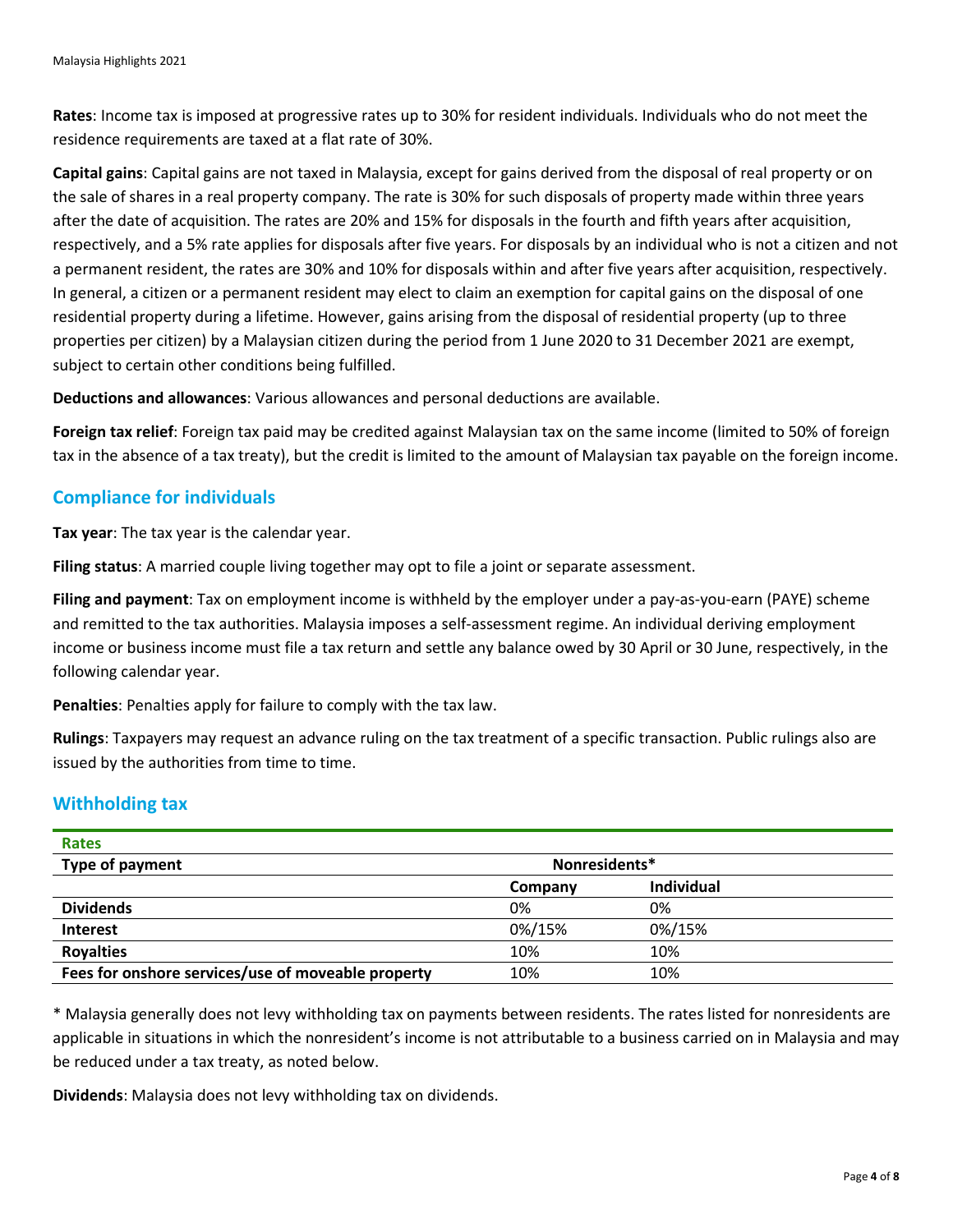**Interest**: A withholding tax of 15% generally applies to interest paid to a nonresident, unless the rate is reduced under a tax treaty. However, if the nonresident's interest income is attributable to a business carried on in Malaysia, see "Business income (PE or place of business)" under "Other," below.

Interest paid to a nonresident by a bank operating in Malaysia is exempt from tax, except for interest accruing to the nonresident's place of business in Malaysia and interest paid on funds required to maintain "net working funds," as prescribed by the central bank. Certain other interest paid to a nonresident also may be exempt.

**Royalties:** A withholding tax of 10% generally applies to royalties paid to a nonresident, unless the rate is reduced under a tax treaty. However, if the nonresident's royalty income is attributable to a business carried on in Malaysia, see "Business income (PE or place of business)" under "Other," below.

**Fees for services:** A 10% withholding tax generally applies to the rental of movable property and to service fees paid to a nonresident for services rendered onshore (with no distinction made between technical and non-technical services), unless the rate is reduced under a tax treaty. However, if the nonresident's income from advice, assistance, or services is attributable to a business carried on in Malaysia, see "Business income (PE or place of business)" under "Other," below.

Fees paid to a nonresident for services rendered offshore are not subject to withholding tax.

**Branch remittance tax**: There is no branch remittance tax.

#### **Other**

**Business income (PE or place of business)** 

If a nonresident is deemed to have a permanent establishment (PE) in Malaysia (based on an applicable tax treaty), the nonresident will have to file a Malaysia income tax return (in which income will be taxed at the prevailing corporate tax rate of 24%), and service fee income that is attributable to the PE for onshore services will be subject to withholding tax at a total rate of 13% (i.e., 10% + 3%, as described above under "Basis" in the "Corporate taxation" section). Withholding tax on interest or royalty income does not apply if the interest or royalty is attributable to a PE or a place of business in Malaysia.

If PEs are not dealt with in an applicable tax treaty or in the absence of an applicable tax treaty, business income of a nonresident that is attributable to a place of business in Malaysia is deemed to be the nonresident's gross income derived from Malaysia from the business, irrespective of the duration of time that a project is carried on in Malaysia, and the nonresident will have to file a Malaysia income tax return (in which income will be taxed at the prevailing corporate tax rate of 24%). Service fee income that is attributable to the PE for onshore services will be subject to withholding tax at a total rate of 13% (i.e., 10% + 3%, as described above). Withholding tax on interest or royalty income does not apply if the interest or royalty is attributable to a PE or a place of business in Malaysia.

All taxes withheld are creditable against the income tax payable by the nonresident in its Malaysia income tax return.

#### **Other gains or profits**

A 10% withholding tax applies to certain one-time income paid to nonresidents, unless the rate is reduced under a tax treaty.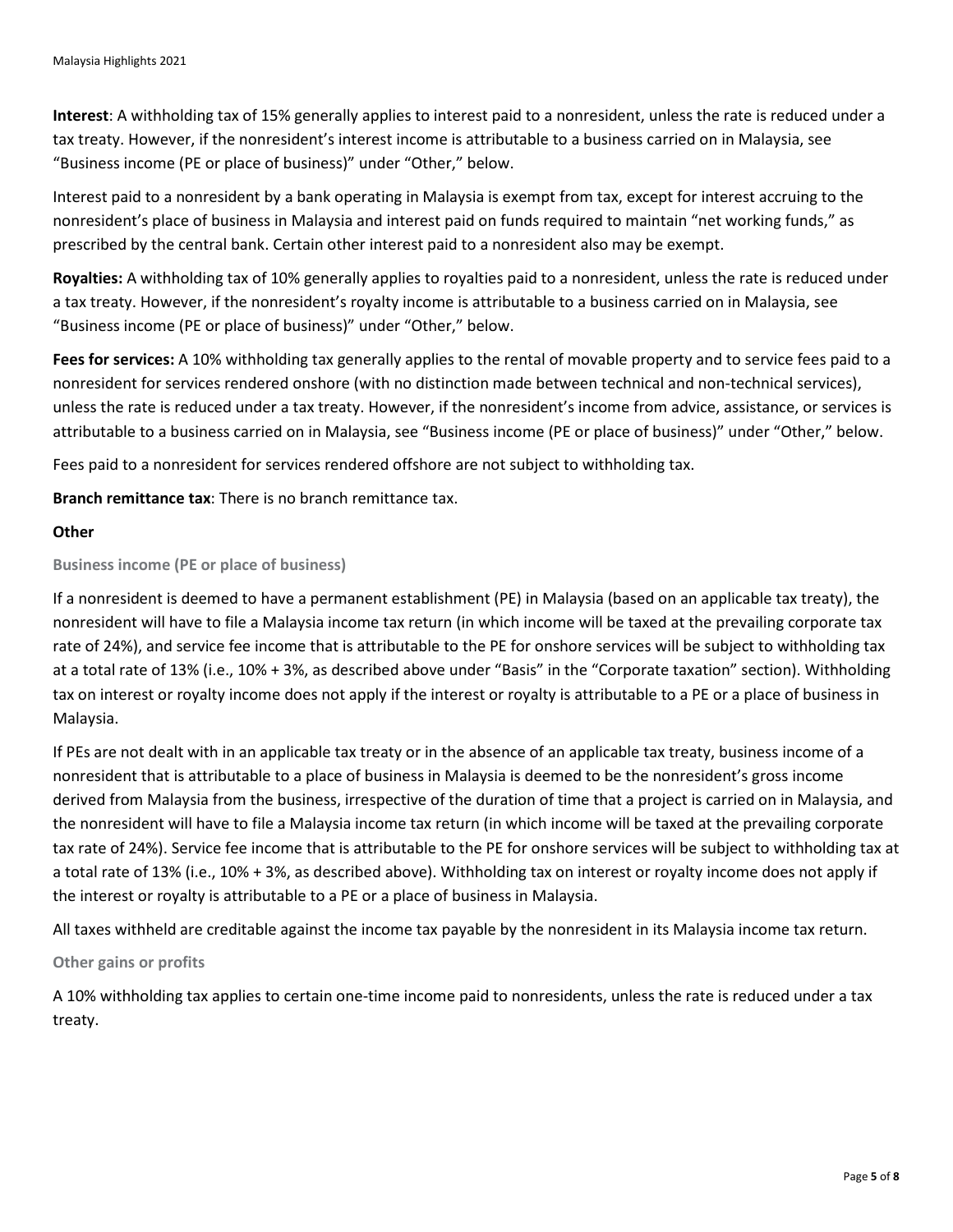#### **Anti-avoidance rules**

**Transfer pricing**: Transfer pricing rules apply. Taxpayers can request an advance pricing agreement. Country-by-country (CbC) reporting has been introduced. A reporting entity (i.e., a Malaysian ultimate parent entity or surrogate parent entity of a multinational group with total consolidated group revenue of MYR 3 billion or more in the financial year preceding the reporting financial year) must file a CbC report for the entire financial year no later than 12 months from the close of the reporting entity's financial year.

**Interest deduction limitations**: Earnings stripping rules (ESRs) are applicable to the basis periods for YAs beginning on or after 1 July 2019. The ESRs are in line with the OECD recommendations under BEPS action 4 to address tax leakages due to excessive interest deductions on loans between related companies. Interest deductions on loans between companies in the same group (or between the company and a third party outside Malaysia whose financial assistance is guaranteed by a company in the same group) are limited based on 20% of the tax earnings before interest, tax, depreciation, and amortization (tax EBITDA).

**Controlled foreign companies**: There are no CFC rules.

**Hybrids**: There are no hybrid mismatch rules.

**Economic substance requirements**: Generally, for tax incentives to be granted, companies must meet a "substantial activity" requirement. To meet this requirement in the context of non-intellectual property regimes, a company must: (a) have an adequate number of full-time employees in Malaysia to carry out a qualifying activity; and (b) incur an adequate amount of annual operating expenditure to carry out a qualifying activity, or have an adequate investment in fixed assets in Malaysia to carry out the qualifying activity.

**Disclosure requirements**: Transactions with related companies within or outside of Malaysia must be disclosed on the annual income tax return, including purchases, loans, other expenses, and other income.

**Exit tax**: There are no exit tax rules.

**General anti-avoidance rule**: Malaysia has a general anti-avoidance rule that allows tax schemes that are entered into with a primary or dominant purpose of obtaining a tax benefit to be disregarded. There are also several specific antiavoidance rules.

#### **Sales tax and service tax**

| Rates                |                                  |
|----------------------|----------------------------------|
| <b>Standard rate</b> | 6% (service tax)/10% (sales tax) |
| <b>Reduced rate</b>  | $0\%/5\%$ (sales tax)            |

**Taxable transactions**: Malaysia levies sales tax and service tax on certain goods and services. Sales tax is charged on taxable goods manufactured in, or imported into, Malaysia (subject to exceptions). Service tax is imposed on prescribed taxable services including, among other things, digital services, domestic air passenger transport, telecommunication services, provision of accommodation, food and beverages, services in health and wellness centers and golf clubs, and certain professional services.

Imported taxable services acquired by a consumer in Malaysia from any person (vendor) outside Malaysia also are subject to service tax. Foreign providers of digital services that meet the registration threshold (MYR 500,000 per year of turnover from digital services provided to Malaysian consumers, including businesses and private consumers) generally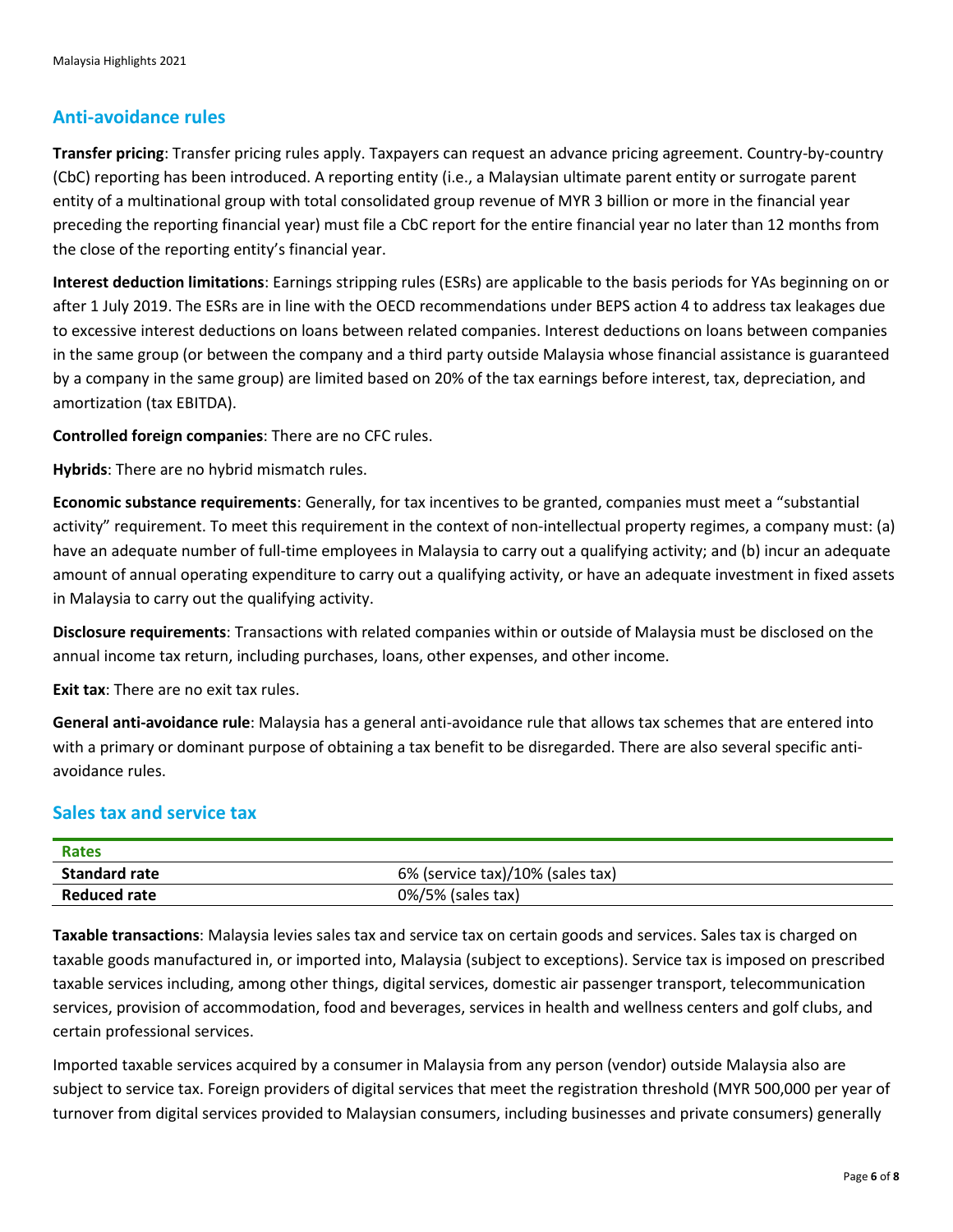are required to register and collect service tax from the service recipients as from 1 January 2020. If the foreign digital service provider is not registered in Malaysia or does not account for the service tax, a Malaysian business receiving services is required to account for the service tax under a reverse-charge mechanism.

**Rates**: The standard sales tax rates are 10% or 5%, and the service tax rate is 6%. Goods that are exempt from sales tax generally include live animals, unprocessed food and vegetables, antibiotics, certain machinery, certain chemicals, and certain raw materials for the manufacture of goods.

**Registration**: The threshold for sales tax and service tax registration generally is MYR 500,000 per annum of taxable goods/taxable services, except for restaurants, where the threshold is MYR 1.5 million per annum of taxable services.

**Filing and payment**: Sales tax and service tax are to be paid to the authorities within one month after the end of a taxable period (which generally is two months). Where service tax on imported taxable services is to be paid to the authorities under the reverse-charge mechanism, it must be paid within one month after the month in which the Malaysian business recipient of the service (i) makes the payment to the overseas vendor, or (ii) receives the invoice from the overseas vendor, whichever is earlier.

Where there is a registered foreign digital service provider that is required to account for service tax, the service tax is to be paid to the customs authorities within one month after the end of a taxable period (which generally is three months).

#### **Other taxes on corporations and individuals**

Unless otherwise stated, the taxes in this section apply to both companies and individuals.

**Social security contributions**: Both the employer and the employee are required to make contributions to the Social Security Organization (SOCSO). The employer generally contributes 1.75% for each employee registered with the SOCSO. The employer and the employee also contribute to the Employees Provident Fund (EPF) at a rate of 12%/13% and 11% of the employee's remuneration, respectively. Both the employee and the employer contribute 0.2% of the employee's remuneration (capped at MYR 4,000 a month) to the Employment Insurance System (EIS).

**Payroll tax**: There is no specific payroll tax, but tax on employment income is withheld by the employer under a PAYE scheme and remitted to the tax authorities.

**Capital duty**: No capital duty is payable, but a local company is subject to an incorporation fee of MYR 1,000 and a foreign company is subject to an incorporation fee ranging from MYR 5,000 to MYR 70,000.

**Real property tax**: Individual states in Malaysia levy "quit" rent and assessments at varying rates.

**Transfer tax**: There is no transfer tax, except for stamp duty.

**Stamp duty**: Stamp duty is levied at rates between 1% and 4% of the value of property transfers, and at 0.3% on share transaction documents.

**Net wealth/worth tax**: There is no net wealth/net worth tax.

**Inheritance/estate tax**: There is no inheritance/estate tax.

**Other**: Equity requirements for companies have been substantially relaxed.